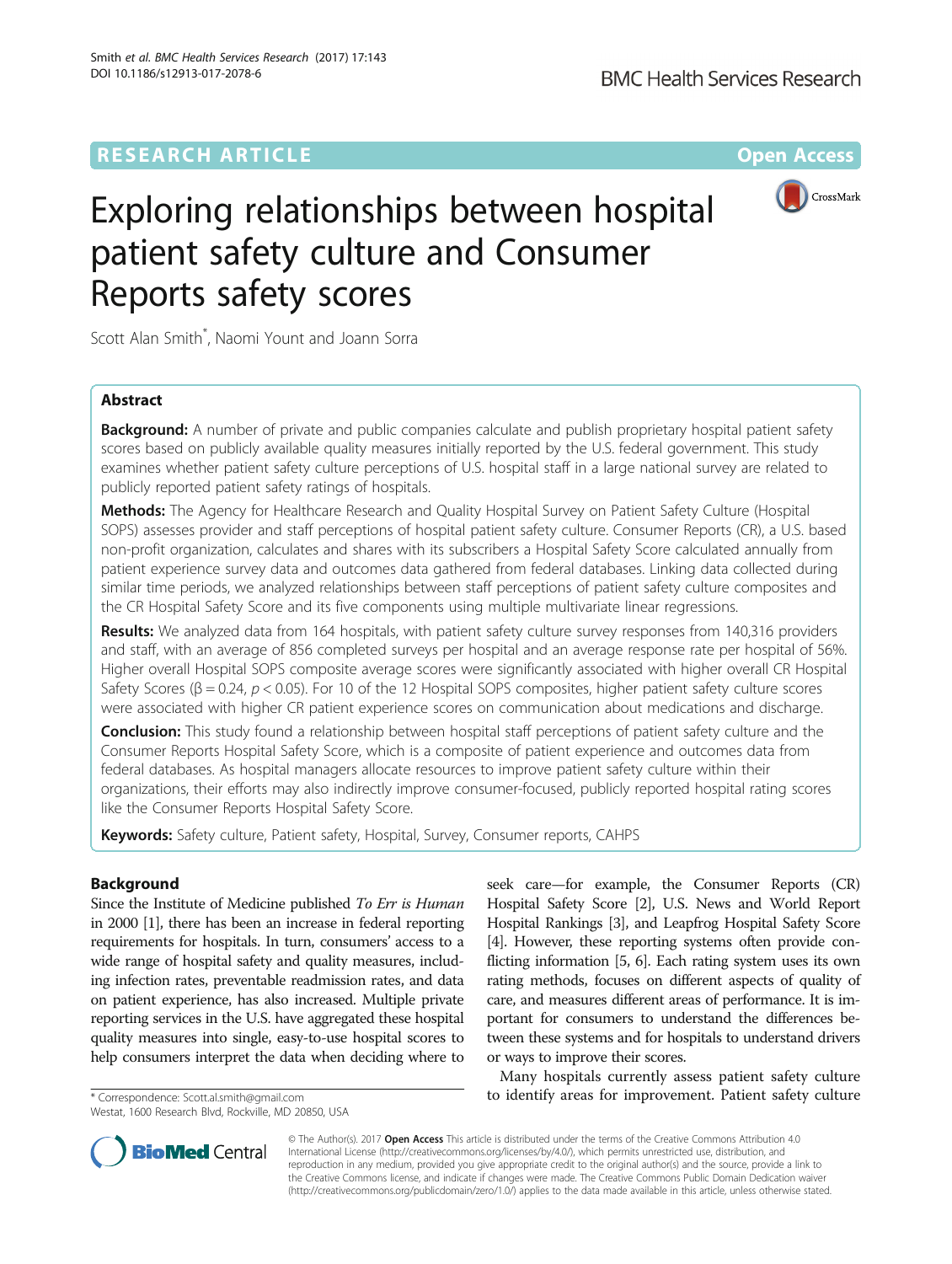refers to providers' and staff values, beliefs, and norms about what is important in a healthcare organization, how organization members are expected to behave, what attitudes and actions are appropriate, and what processes and procedures are rewarded and punished with regard to patient safety [\[7](#page-7-0)].

CR has more than 3 million paying online subscribers who have access to U.S. Medicare-certified hospital safety and quality measures, including the Hospital Safety Score [[8\]](#page-7-0). The Hospital Safety Score is a composite rating based on publicly available federal data regarding infection and readmissions rates, communication between staff and patients, use of scanning, and mortality rates, and gives consumers a way to compare hospitals on patient safety. Non-subscribers can view the top 10 scoring and bottom 10 scoring hospitals for free online [\[9](#page-7-0)]. In addition, local and national news outlets annually cover CR's release of the Hospital Safety Score, which pressures hospital leaders to publicly respond to their respective ratings and national rankings [[10](#page-7-0)–[12\]](#page-8-0).

Given the local and national attention that the CR Hospital Safety Score receives, hospitals may be motivated to improve quality measures that are used to calculate their Safety Score. Focusing on patient safety culture may do just that. Recent studies found relationships between patient safety culture and patient safety indicators and readmission rates, which are used to calculate the CR Hospital Safety Score. Singer et al. found that higher staff perceptions of patient safety culture were related to fewer patient safety adverse events [[13](#page-8-0)]. Similarly, Mardon et al. found that higher patient safety culture scores were associated with fewer adverse events in hospitals [[14](#page-8-0)]. Another study reported lower non-management staff perceptions of safety climate were associated with higher readmission rates for acute myocardial infarction and heart failure, as well as lower rates of mortality [[15](#page-8-0)]. Birkmeyer et al. found that rates of serious complications were significantly lower among hospitals receiving an overall safety rating of "Excellent" from nurses, compared with those receiving a "Very good" or "Acceptable" rating [[16](#page-8-0)].

Patient safety culture has also been linked with patient experience, which is another quality measure used to calculate the CR Hospital Safety Score. Sorra et al. found that hospitals with higher patient safety culture scores tended to have more positive assessments of care from patients on the Consumer Assessment of Healthcare Providers and Systems (CAHPS®) Hospital Survey [\[17](#page-8-0)]. Patients' perceptions of communication with nurses (e.g. explained things so that patients could understand) and responsiveness of hospital staff were most often positively related to staff perceptions of patient safety culture as measured by the Agency for Healthcare Research and Quality (AHRQ) Surveys on Patient Safety Culture  $(SOPS<sup>TM</sup>)$  Hospital Survey.

The purpose of this research is to examine the relationship between one of the publicly reported, consumeroriented hospital patient safety rating systems, the CR Hospital Safety Score, and patient safety culture scores as measured by AHRQ's Hospital SOPS. We hypothesized that hospitals with higher Hospital SOPS scores would have a higher CR Hospital Safety Score. Furthermore, we hypothesized that hospitals with higher Hospital SOPS scores would be related to the CR Hospital Safety Score components in the following ways: 1) lower hospital acquired infection rates, 2) lower hospital-wide readmission rates, 3) better communication about medications and discharge with patients, 4) more appropriate use of scanning, and 5) lower mortality rates.

## **Methods**

Data sources and measures

## AHRQ Hospital Survey on Patient Safety Culture (Hospital SOPS)

The Hospital SOPS assesses provider and staff perceptions about patient safety issues, medical errors, and event reporting. The development team reviewed research pertaining to safety, patient safety, health care quality, medical errors, error reporting, and organizational climate and culture. In addition, existing safety climate and culture instruments were examined. Then, key dimensions of patient safety culture were identified and survey items were developed. The survey was pilot tested, revised, reviewed by technical experts and then AHRQ released it in 2006. The survey is psychometrically sound at the individual, unit, and hospital levels of analysis [\[7](#page-7-0)].

The survey includes 42 items that measure 12 composites of patient safety culture. Each of the 12 patient safety culture composites is listed and defined in Table [1](#page-2-0). The items that make up these composites and the overall patient safety rating item can be found on the AHRQ Web site [[18](#page-8-0)]. AHRQ funds a comparative database to enable hospitals to compare their survey results with other hospitals [\[19\]](#page-8-0). Hospitals voluntarily submit their data for inclusion in the database.

The Hospital SOPS items use 5-point response scales of agreement ("Strongly disagree" to "Strongly agree") or frequency ("Never" to "Always"). Each item's percent positive score consists of the percentage of positive responses ("Agree" or "Strongly Agree", "Most of the time" or "Always" to positively worded items) within a hospital. Prior to analyses, negatively worded items were reverse coded so that higher scores represent positive responses. Percent positive scores were calculated for composites by taking the average of the percent positive scores for the 3 or 4 items that make up the composite [[20\]](#page-8-0). Rarely, hospitals exclude composite items from their survey or have such a small sample size that they do not receive a respective composite score. When an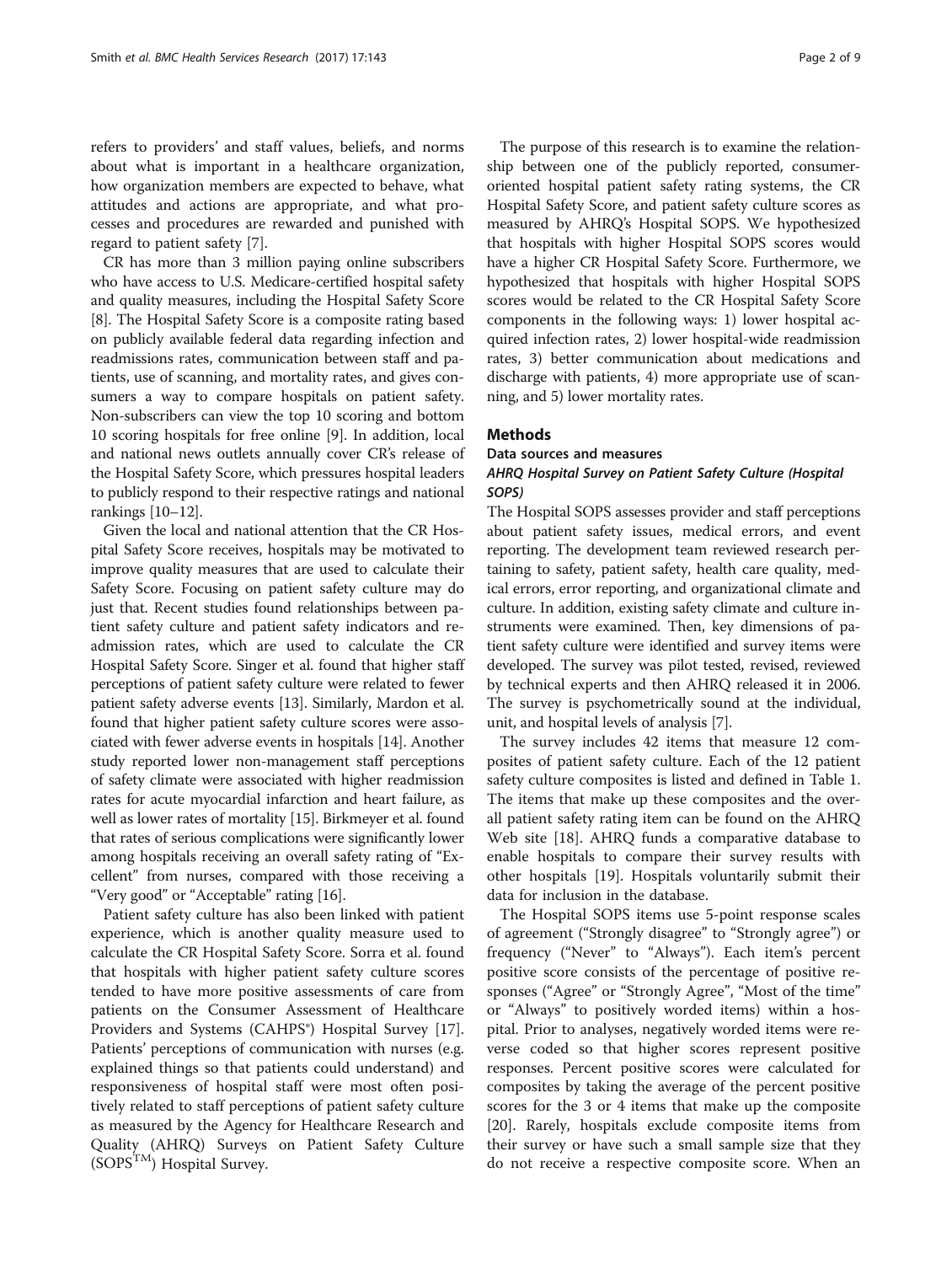| Patient safety culture composite                                    | Definition: The extent to which                                                                                                                                                                                                  | Number of survey items |
|---------------------------------------------------------------------|----------------------------------------------------------------------------------------------------------------------------------------------------------------------------------------------------------------------------------|------------------------|
| 1. Communication openness                                           | Staff will freely speak up if they see something that may<br>negatively affect patient care, and feel free to question those<br>with more authority                                                                              | 3                      |
| 2. Feedback & communication about error                             | Staff are informed about errors that happen, given feedback<br>about changes put into place based on event reports, and<br>discuss ways to prevent errors                                                                        | 3                      |
| 3. Frequency of events reported                                     | Mistakes of the following types are reported: 1) mistakes<br>caught and corrected before affecting the patient, 2) mistakes<br>with no potential to harm the patient, and 3) mistakes that<br>could harm the patient, but do not | 3                      |
| 4. Handoffs & transitions                                           | Important patient care information is transferred across<br>hospital units and during shift changes                                                                                                                              | $\overline{4}$         |
| 5. Management support for patient safety                            | Hospital management provides a work climate that promotes<br>patient safety and shows that patient safety is a top priority                                                                                                      | 3                      |
| 6. Nonpunitive response to error                                    | Staff feel that their mistakes are not held against them, and<br>mistakes are not kept in their personnel file                                                                                                                   | 3                      |
| 7. Organizational learning-Continuous improvement                   | Mistakes have led to positive changes and changes are<br>evaluated for their effectiveness                                                                                                                                       | 3                      |
| 8. Overall perceptions of patient safety                            | Procedures and systems are good at preventing errors and<br>there is a lack of patient safety problems                                                                                                                           | $\overline{4}$         |
| 9. Staffing                                                         | There are enough staff to handle the workload and work<br>hours are appropriate to provide the best care for patients                                                                                                            | $\overline{4}$         |
| 10. Supervisor/manager expectations and actions<br>promoting safety | Supervisors/managers consider staff suggestions for<br>improving patient safety, praise staff for following patient<br>safety procedures, and do not overlook patient safety<br>problems                                         | $\overline{4}$         |
| 11. Teamwork across units                                           | Hospital units cooperate and coordinate with one another to<br>provide the best care for patients                                                                                                                                | $\overline{4}$         |
| 12. Teamwork within units                                           | Staff support one another, treat each other with respect, and<br>work together as a team                                                                                                                                         | $\overline{4}$         |

<span id="page-2-0"></span>Table 1 AHRQ Hospital Survey on Patient Safety Culture Composites and Definitions

item is excluded, the composite score that includes that item is not calculated for that hospital.

The survey also includes a single-item measure that asks providers and staff to give their work area/unit a patient safety grade on a 5-point scale ranging from "Excellent" to "Failing". The percent positive patient safety grade was calculated as the percentage of respondents who gave their work area/unit either a grade of "Excellent" or "Very good". For these analyses we create a Hospital SOPS composite average index scores, which is the mean value of the 12 composite measures. All Hospital SOPS measures had the potential to range between 0 and 100% positive. This study utilized the Hospital SOPS 12 patient safety culture composites, the Hospital SOPS composite average score, and the overall patient safety rating.

## Consumer Reports Hospital Safety Score

Consumer Reports (CR) is a U.S. based non-profit organization that provides its subscribers access to hospital ratings based on patient experience survey data and outcomes data provided by the Centers for Medicare and Medicaid Services (CMS) the Centers for Disease Control (CDC) and Prevention. Both CMS and CDC are federal agencies within the U.S. Department of Health and Human Services, which has the overall goal of protecting health of all Americans and providing essential health and human services. This data is used to reimburse and reward providers and health care settings that adhere to government policy. CR, using elements of this data, annually calculates a Hospital Safety Score based on five standardized component measures: 1) Hospital acquired infections, 2) Hospital-wide readmissions, 3) Communication about medications and discharge, 4) Appropriate use of scanning, and 5) Mortality. CR enlists the help of external expert reviewers for feedback on measure methodology and on how to turn raw federal data into hospital ratings. The technical details for how each measure is calculated can be found on the Consumer Reports Web site [\[21](#page-8-0)]. Higher scores indicate lower infection and readmissions rates, better communication about medications and discharge between staff and patients, more appropriate use of scanning, and lower mortality rates.

The CR Hospital Safety Score is the mean of these five equally weighted components. That mean is then linearly transformed to a scale of 0 to 100 (100 being the safest).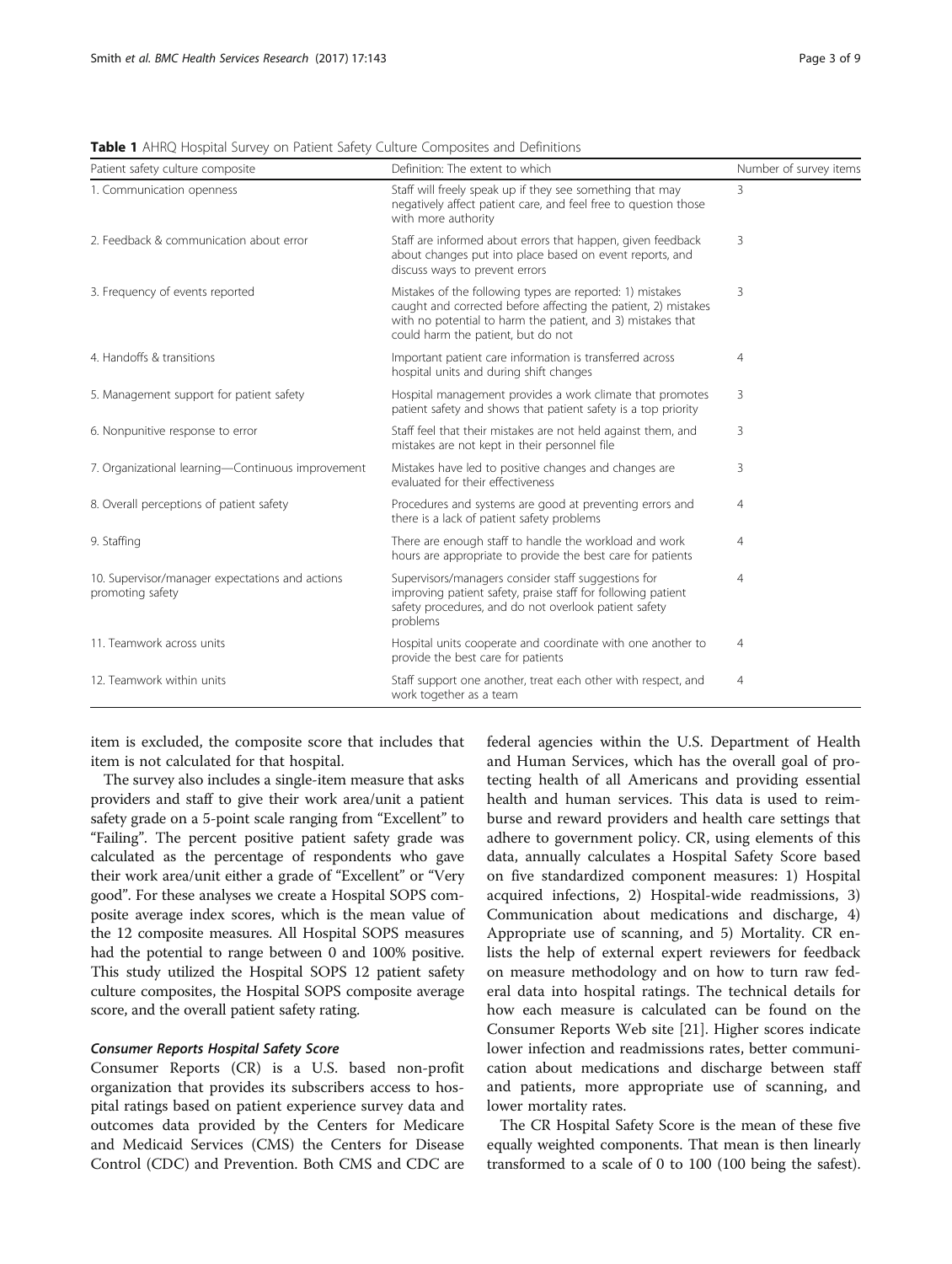CR chose these five measures to serve as indicators of a hospital's commitment to patient safety and deliberately did not include process measures. Furthermore, the five components were selected because they represent a broad range of patient outcomes. When possible, federal data were statistically adjusted prior to public reporting to minimize differences among hospitals due to the types of patients they served.

## Analysis dataset

The analysis dataset consisted of 164 hospitals out of the 419 potential hospitals that voluntarily submitted survey data to the AHRQ Hospital SOPS 2014 Comparative Database and were in the CR 2014 Hospital database. The 419 hospitals that existed in both databases were provided with a Data Use Agreement describing the proposed analyses and requesting permission to use their data. These analyses only include data from the 164 hospitals that authorized use of their data for this study. The Hospital SOPS data from these hospitals were collected from 2011 to 2013 and the CR data were collected between 2009 and 2013. All data were aggregated to the hospital level for analyses.

The 164 hospitals in the analytic dataset differed slightly in characteristics from the 6407 U.S. hospitals registered in the 2011 American Hospital Association (AHA) Annual Survey of Hospitals. Hospitals in the analytic dataset tended to be larger (i.e., more beds) compared with AHA-registered U.S. hospitals (Table 2). The majority of the hospitals in the analytic dataset were nonteaching (55%), though this was lower than the percentage of nonteaching AHA-registered U.S. hospitals (76%). Finally, the hospitals overrepresented nongovernment hospitals (93 versus 75% in the AHA dataset).

#### Hospital characteristics as covariates

Hospital characteristics obtained from AHA data were examined as covariates or control variables: bed size (dummy coded as a categorical variable, with 49 beds or less as the comparison group), teaching status (coded as 1 for teaching and 0 for non-teaching), and ownership

(coded as 1 for government and 0 for nongovernment). It is important to control for the impact of these variables because hospital characteristics have shown consistent associations with Hospital SOPS scores and also may be associated with the CR Safety Score [[20\]](#page-8-0).

#### Analysis

Multivariate linear regressions were conducted to estimate the relationship between Hospital SOPS measures and the CR Hospital Safety Score, controlling for bed size, teaching status, and ownership. Regressions were conducted to estimate the relationships between Hospital SOPS measures and each of the five CR component measures: 1) Hospital acquired infections, 2) Hospitalwide readmissions, 3) Communication about medications and discharge, 4) Appropriate use of scanning, and 5) Mortality. Multivariate regression allows for the simultaneous analysis of multiple predictor variables (i.e., Hospital SOPS scores) and controls (bed size, teaching status, and ownership) on the dependent variable of interest (e.g., CR Safety Score). Using one Hospital SOPS measure per model avoids multicollinearity, which would occur if we included all Hospital SOPS measures in a single regression model. Multicollinearity can lead to biased standard errors and unreliable estimates of standardized regression coefficients. All analyses were completed using SAS 9.3.

## Results

## Descriptive statistics

The mean number of Hospital SOPS respondents per hospital was 856 (minimum, 34; maximum, 7,806). The mean Hospital SOPS response rate per hospital was 56% (minimum, 12%; maximum, 100%). As shown in Table [3](#page-4-0), Hospital SOPS scores ranged from 43% positive response (Handoffs and transitions) to 81% positive response (Teamwork within units). The Hospital SOPS scores of the hospitals included in our analysis tended to be slightly lower than the full set of 653 hospitals in the

Table 2 Characteristics of 164 Hospitals in the Analysis Dataset vs. AHA National Dataset

|                  |                    | . .<br>$\overline{\phantom{a}}$ |                                    |            |  |  |  |  |
|------------------|--------------------|---------------------------------|------------------------------------|------------|--|--|--|--|
| Bed size         | Analysis hospitals |                                 | 2011 AHA-Registered U.S. hospitals |            |  |  |  |  |
|                  | n                  | Percentage                      | n                                  | Percentage |  |  |  |  |
| $6-49$ beds      | 6                  | 4                               | 2152                               | 34         |  |  |  |  |
| 50-99 beds       | 30                 | 18                              | 1276                               | 20         |  |  |  |  |
| 100-199 beds     | 41                 | 25                              | 1280                               | 20         |  |  |  |  |
| 200-299 beds     | 34                 | 21                              | 684                                | 11         |  |  |  |  |
| 300-399 beds     | 16                 | 10                              | 409                                | 6          |  |  |  |  |
| 400-499 beds     | 16                 | 10                              | 201                                | 3          |  |  |  |  |
| 500 or more beds | 21                 | 13                              | 315                                |            |  |  |  |  |
| Total            | 164                | 100                             | 6317                               | 100        |  |  |  |  |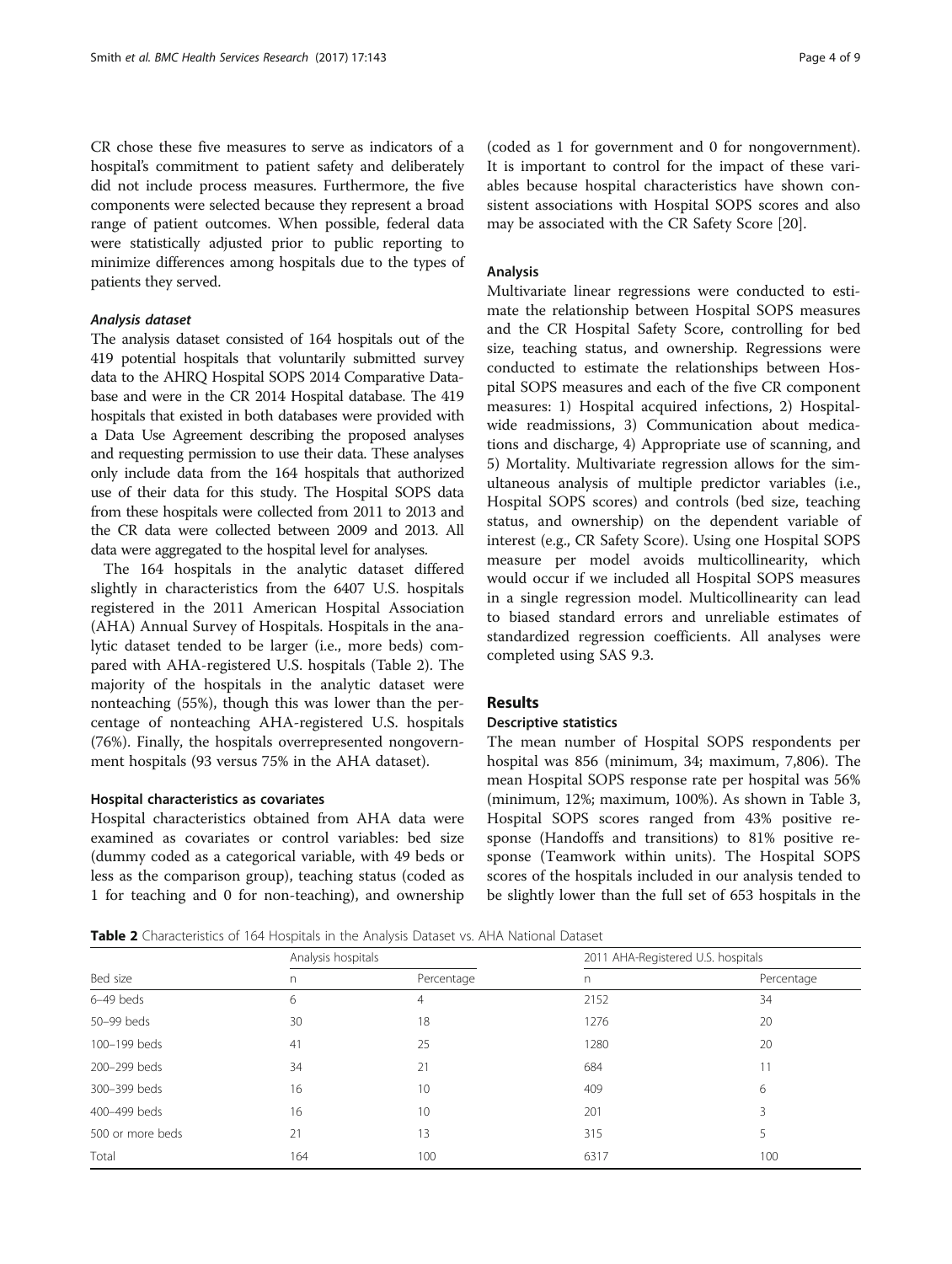<span id="page-4-0"></span>Table 3 Descriptive Statistics for the 164 Hospitals in the Analysis Dataset

| Hospital SOPS percent positive measures                                     | Number Mean | (% )           | <b>SD</b><br>(% ) | Min<br>(% )    | Max<br>(% )    | Hospital SOPS 2014 database<br>average $(n = 653)$      |
|-----------------------------------------------------------------------------|-------------|----------------|-------------------|----------------|----------------|---------------------------------------------------------|
| Hospital SOPS composite average score                                       | 163         | 63             | 5                 | 49             | 82             | 64                                                      |
| 1. Communication openness                                                   | 164         | 62             | 5                 | 48             | 75             | 62                                                      |
| 2. Frequency of events reports                                              | 163         | 63             | 6                 | 48             | 82             | 66                                                      |
| 3. Feedback and communication about error                                   | 163         | 66             | 7                 | 42             | 82             | 67                                                      |
| 4. Handoffs and transitions                                                 | 164         | 43             | 8                 | 26             | 73             | 47                                                      |
| 5. Management support for patient safety                                    | 164         | 69             | 8                 | 43             | 90             | 72                                                      |
| 6. Nonpunitive response to error                                            | 163         | 44             | 7                 | 30             | 68             | 44                                                      |
| 7. Organizational learning                                                  | 164         | 72             | 6                 | 54             | 89             | 73                                                      |
| 8. Overall perceptions of patient safety                                    | 164         | 65             | 6                 | 48             | 85             | 66                                                      |
| 9. Staffing                                                                 | 163         | 55             | 7                 | 38             | 80             | 55                                                      |
| 10. Supervisor/manager expectations and actions promoting<br>patient safety | 164         | 75             | $\overline{4}$    | 66             | 87             | 76                                                      |
| 11. Teamwork across units                                                   | 163         | 57             | 8                 | 36             | 84             | 61                                                      |
| 12. Teamwork within units                                                   | 163         | 81             | $\overline{4}$    | 70             | 90             | 81                                                      |
| Patient safety grade                                                        | 163         | 75             | 8                 | 57             | 92             | 76                                                      |
| Consumer Reports measures                                                   | Number Mean |                | SD                | Min            | Max            | Consumer Reports 2014 database<br>average $(n = 2,590)$ |
| CR Hospital Safety Score                                                    | 164         | 54             | 8                 | 30             | 75             | 51                                                      |
| 1. Hospital acquired infections                                             | 164         | 3              | $\mathbf{1}$      | $\mathbf{1}$   | 6              | 3                                                       |
| 2. Hospital-wide readmissions                                               | 164         | 3              | 1                 | $\mathbf{1}$   | 5              | 3                                                       |
| 3. Avoiding mortality                                                       | 164         | 3              | 1                 | $\overline{2}$ | 5              | 3                                                       |
| 4. Communication about medications and discharge                            | 164         | $\overline{2}$ | $\mathbf{1}$      | 1              | $\overline{4}$ | $\overline{2}$                                          |
| 5. Appropriate use of scanning                                              | 164         | 4              | $\mathbf{1}$      | 1              | 5              | $\overline{4}$                                          |

2014 Hospital SOPS Comparative Database (top of Table 3, last column).

CR Hospital Safety Scores in the analysis dataset ranged from 29.86 to 74.98 with an average of 54.14, which was slightly higher than the overall CR database average of 50.91. Furthermore, all of the CR component measures in the analysis dataset, except the hospital acquired infections component measure, were higher than the CR database average (bottom of Table 3, last column).

## Covariates

Across the multiple regressions, the CR Hospital Safety Score and its five components were often negatively associated with teaching hospitals, such that teaching hospitals tended to have lower CR ratings. Ownership status and categorical bed size were generally not significantly related to the CR ratings.

#### Relationships with CR Hospital Safety Score

Table [4](#page-5-0) displays multivariate regression results. Higher Hospital SOPS composite average scores were associated with higher CR Hospital Safety Scores, controlling for bed size, ownership, and teaching status ( $\beta = 0.24$ ,  $p < 0.05$ ). Furthermore, nine of the 12 Hospitals SOPS composites were positively related with the CR Hospital Safety Score ranging from  $β = 0.17$  to  $β = 0.29$ . The Hospital SOPS composite with the largest standardized coefficient was Teamwork within units, signifying that more positive staff perceptions of teamwork within units was associated with higher CR Hospital Safety Scores. The Hospital SOPS composites Teamwork across units and Overall perceptions of patient safety had the next largest relationships with CR Hospital Safety Scores (β = 0.23). The percentage of providers and staff giving their hospital a patient safety grade of "Excellent" or "Very good" was also related with higher CR Hospital Safety Scores (β = 0.22).

#### Relationships with the five CR components

Higher hospital SOPS composite average scores were associated with better communication about medications and discharge  $(\beta = 0.30)$  (Table [4](#page-5-0)). For 10 of the 12 Hospital SOPS composites, higher patient safety culture scores were also associated with better communication about medications and discharge component (range  $β = 0.18$  to 0.35); the strongest relationship was with Teamwork within units. Higher patient safety culture scores for four composites were also associated with lower hospital acquired infections, ranging from  $\beta$  = 0.19 to  $\beta$  = 0.24.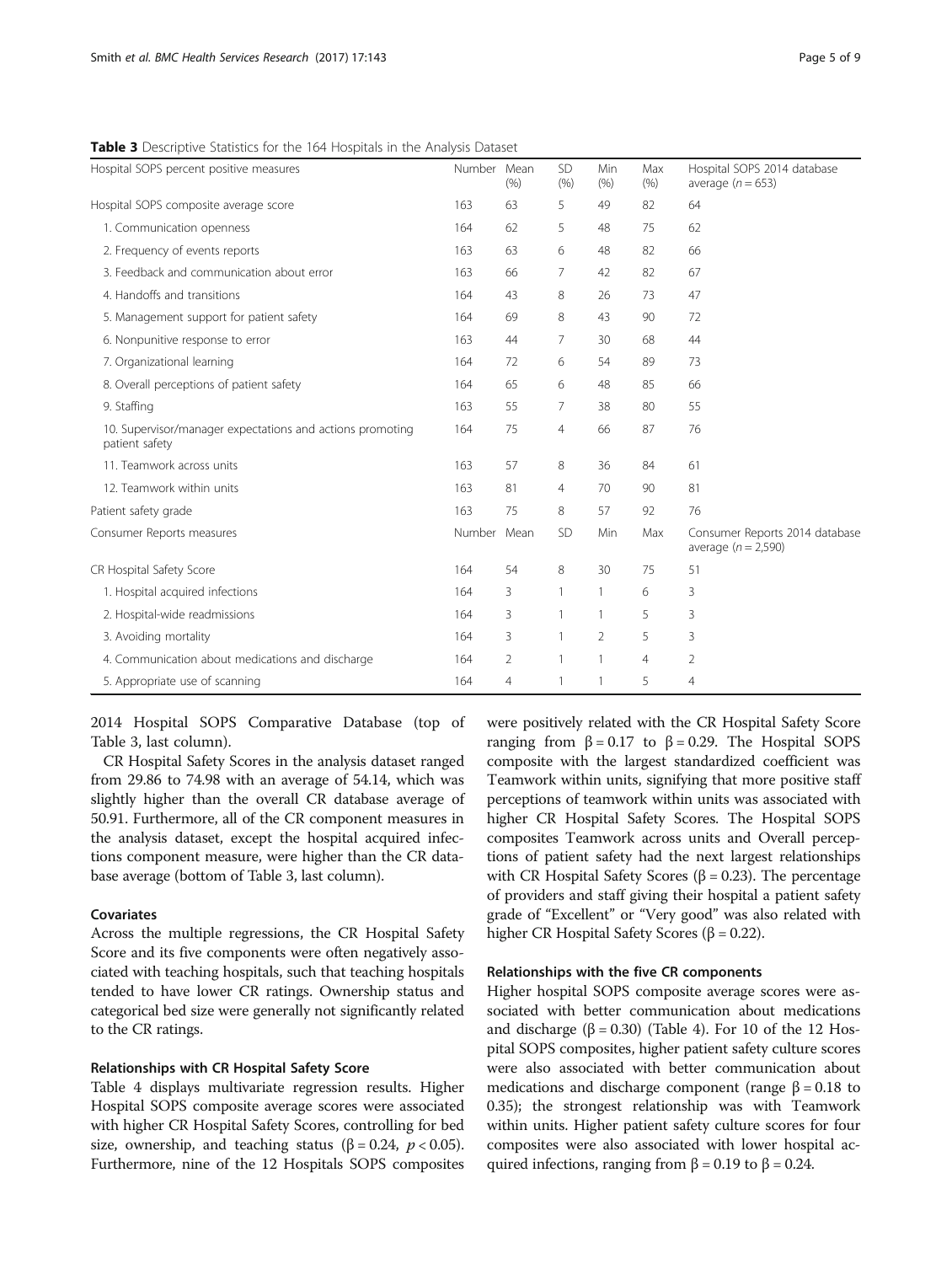<span id="page-5-0"></span>Table 4 Multiple Regression Standardized Coefficients with Hospital SOPS Measures predicting Consumer Report Hospital Safety Score

| Hospital SOPS Percent Positive Scores                                       | Consumer Reports            |                                       |                                  |                          |                                                                        |                |  |
|-----------------------------------------------------------------------------|-----------------------------|---------------------------------------|----------------------------------|--------------------------|------------------------------------------------------------------------|----------------|--|
|                                                                             | CR Hospital<br>Safety Score | 1) Hospital<br>acquired<br>infections | 2) Hospital-wide<br>readmissions | 3) Avoidina<br>Mortality | 4) Communication<br>about medications use of scanning<br>and discharge | 5) Appropriate |  |
| Hospital SOPS composite average score                                       | $0.24*$                     | 0.14                                  | 0.04                             | 0.04                     | $0.30*$                                                                | 0.09           |  |
| 1. Communication openness                                                   | $0.22*$                     | 0.12                                  | 0.06                             | 0.06                     | $0.21*$                                                                | 0.10           |  |
| 2. Frequency of events reported                                             | 0.04                        | $0.22*$                               | $-0.21*$                         | 0.03                     | 0.09                                                                   | $-0.02$        |  |
| 3. Feedback and communication about<br>error                                | $0.20*$                     | $0.24*$                               | $-0.05$                          | 0.08                     | $0.18*$                                                                | 0.04           |  |
| 4. Handoffs and transitions                                                 | 0.10                        | 0.07                                  | 0.00                             | 0.07                     | 0.16                                                                   | $-0.03$        |  |
| 5. Management support for patient<br>safety                                 | $0.19*$                     | $0.19*$                               | $-0.02$                          | $-0.03$                  | $0.27*$                                                                | 0.06           |  |
| 6. Nonpunitive response to error                                            | $0.17*$                     | $-0.01$                               | 0.13                             | $-0.10$                  | $0.27*$                                                                | 0.14           |  |
| 7. Organizational learning                                                  | 0.14                        | 0.14                                  | $-0.05$                          | $-0.05$                  | $0.25*$                                                                | 0.06           |  |
| 8. Overall perceptions of patient safety                                    | $0.23*$                     | $0.19*$                               | 0.02                             | 0.06                     | $0.31*$                                                                | 0.00           |  |
| 9. Staffing                                                                 | $0.19*$                     | $-0.03$                               | 0.10                             | 0.08                     | $0.29*$                                                                | 0.09           |  |
| 10. Supervisor/manager expectations<br>and actions promoting patient safety | $0.21*$                     | 0.12                                  | 0.08                             | $-0.01$                  | $0.28*$                                                                | 0.06           |  |
| 11. Teamwork across units                                                   | $0.23*$                     | 0.06                                  | 0.09                             | 0.03                     | $0.28*$                                                                | 0.12           |  |
| 12. Teamwork within units                                                   | $0.29*$                     | $-0.03$                               | $0.17*$                          | 0.04                     | $0.35*$                                                                | $0.22*$        |  |
| Patient safety grade                                                        | $0.22*$                     | 0.09                                  | 0.02                             | 0.07                     | $0.31*$                                                                | 0.09           |  |

 $n = 164$ ; \*  $p < 0.05$ ; standardized coefficients represent the strength of relationships between individual 2014 Consumer Reports measures and 2014 Hospital Survey on Patient Safety Culture percent positive measures at the hospital-level, controlling for bed size, ownership, and teaching status. Higher scores Consumer Reports scores indicate lower infection and readmissions rates, better communication about medications and discharge between staff and patients, more appropriate use of scanning, and lower mortality rates. Higher Hospital SOPS scores indicate better staff perceptions of patient safety culture

Two Hospital SOPS composites were related to the CR component Hospital-wide readmissions: 1) More frequent reporting of patient safety events was associated with higher readmission rates ( $\beta$  = -0.21), which was in a direction that was opposite of our hypothesized relationship, and 2) better Teamwork within units was associated with more appropriate use of scanning  $(\beta = 0.17)$ . None of the Hospital SOPS measures were related to the CR component Mortality.

## Relationships with CR Communication about medications and discharge subcomponents

Of the five CR components, the patient experience component on Communication about medications and discharge had the strongest and most consistent relationships with Hospital SOPS measures. Therefore, we conducted additional analysis to better understand what was driving these relationships.

The CR component Communication about medications and discharge is made up of two patient experience subcomponents: 1) Communication about medications and 2) Communication about discharge; each subcomponent is derived from two CAHPS survey items. The CR subcomponent Communication about medications was derived from the following CAHPS items: 1) Before giving you any new medicine, how often did hospital staff tell you what the medicine was for? 2) Before giving you any new medicine, how often did hospital staff describe possible side effects in a way you could understand?

The CR Communication about discharge was derived from the Hospital CAHPS items: 1) During this hospital stay, did doctors, nurses or other hospital staff talk with you about whether you would have the help you needed when you left the hospital? 2) During this hospital stay, did you get information in writing about what symptoms or health problems to look out for after you left the hospital? Information on how these subcomponents were calculated can be found on the Consumer Reports Web site [\[21](#page-8-0)].

We conducted post hoc linear regression analysis to determine which, if either, of the two communication subcomponents 1) Communication about medications and 2) Communication about discharge, was driving the relationship with the Hospital SOPS measures, even when controlling for bed size, ownership, and teaching status (Table [5\)](#page-6-0). All 12 Hospital SOPS composite scores (range:  $\beta = 0.24$  to  $\beta = 0.44$ ) and the Hospital SOPS patient safety grade ( $\beta$  = 0.44) were positively related to the CR subcomponent Communication about medications indicating that higher staff perceptions of patient safety culture were related to higher patient perceptions of how well hospital staff communicate about medication. Five Hospital SOPS composites were positively related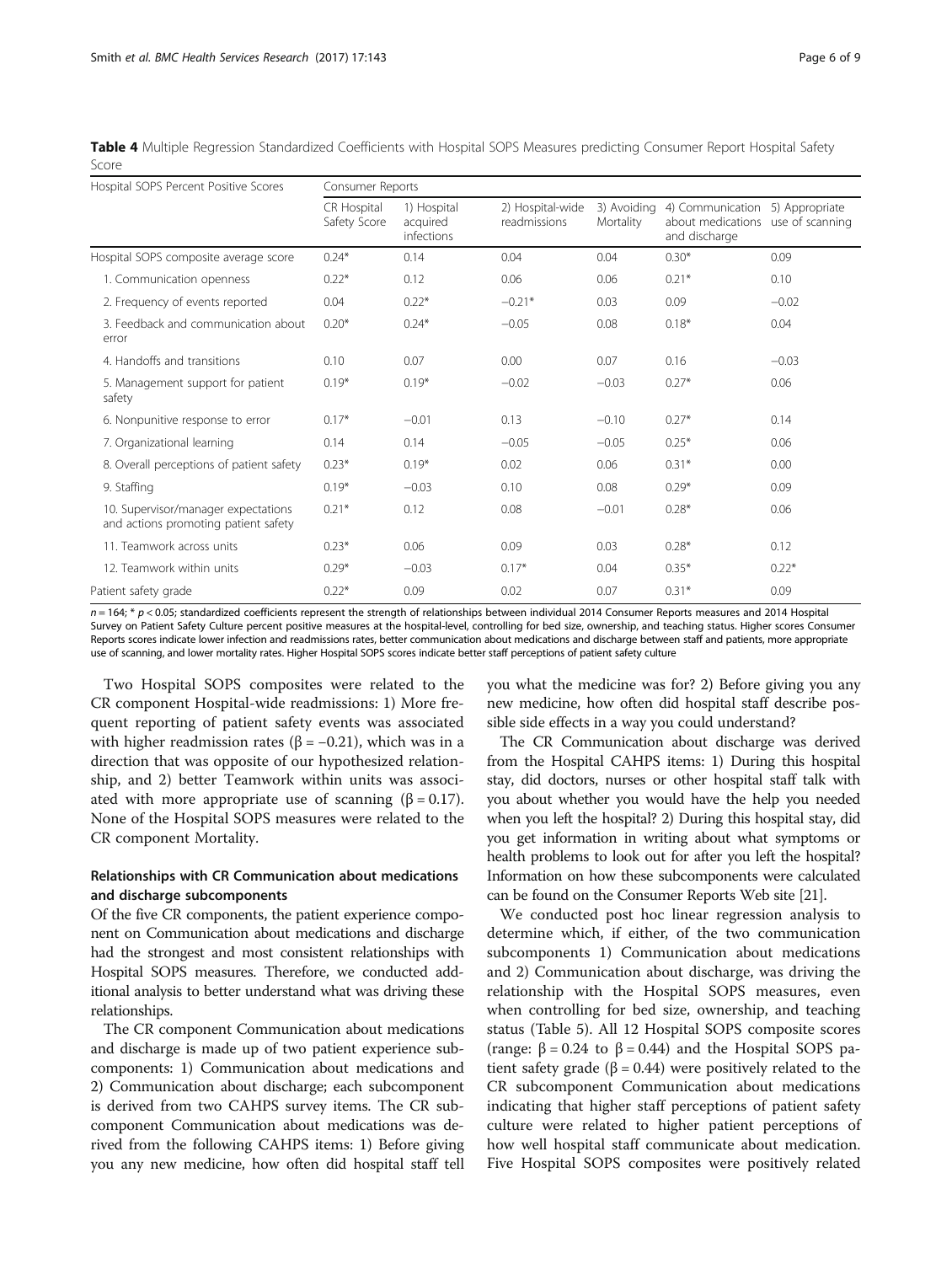|                                                                             | Consumer Reports Communication subcomponents |                                 |  |  |  |  |
|-----------------------------------------------------------------------------|----------------------------------------------|---------------------------------|--|--|--|--|
| Hospital SOPS Percent Positive Measures                                     | Communication about discharge                | Communication about medications |  |  |  |  |
| 1. Communication openness                                                   | 0.11                                         | $0.28*$                         |  |  |  |  |
| 2. Frequency of events reported                                             | $-0.06$                                      | $0.21*$                         |  |  |  |  |
| 3. Feedback and communication about error                                   | 0.05                                         | $0.27*$                         |  |  |  |  |
| 4. Handoffs and transitions                                                 | 0.04                                         | $0.24*$                         |  |  |  |  |
| 5. Management support for patient safety                                    | 0.13                                         | $0.35*$                         |  |  |  |  |
| 6. Nonpunitive response to error                                            | 0.16                                         | $0.32*$                         |  |  |  |  |
| 7. Organizational learning                                                  | $0.18*$                                      | $0.26*$                         |  |  |  |  |
| 8. Overall perceptions of patient safety                                    | $0.20*$                                      | $0.36*$                         |  |  |  |  |
| 9. Staffing                                                                 | $0.17*$                                      | $0.35*$                         |  |  |  |  |
| 10. Supervisor/manager expectations and<br>actions promoting patient safety | $0.21*$                                      | $0.29*$                         |  |  |  |  |
| 11. Teamwork across units                                                   | 0.14                                         | $0.36*$                         |  |  |  |  |
| 12. Teamwork within units                                                   | $0.24*$                                      | $0.39*$                         |  |  |  |  |
| Hospital SOPS composite average score                                       | 0.15                                         | $0.38*$                         |  |  |  |  |
| Patient safety grade                                                        | 0.12                                         | $0.44*$                         |  |  |  |  |

<span id="page-6-0"></span>Table 5 Multiple Regression Standardized Coefficients with Hospital SOPS Measures Predicting Subcomponents of the Consumer Report Hospital Safety Score

 $n = 164$ ; \*  $p < 0.05$ ; standardized coefficients represent the strength of relationships between individual 2014 Consumer Reports measures and 2014 Hospital Survey on Patient Safety Culture percent positive measures at the hospital-level, controlling for bed size, ownership, and teaching status

to the CR subcomponent Communication about discharge, ranging from  $β = 0.17$  to  $β = 0.24$ .

## **Discussion**

This is the first study that has explored the relationship between hospital providers' and staff perceptions of patient safety culture and the publicly reported, consumeroriented CR Hospital Safety Score, which was derived from publicly available hospital data. We found that hospitals where providers and staff have more positive perceptions of patient safety culture tended to have higher CR Hospital Safety Scores. Our results also show that higher frequency of events reported is related to higher hospitalwide readmission rates. For the most part, these findings suggest that both the Hospital SOPS and the CR Hospital Safety Score are valid measures that generally complement each other. Given that Medicare-certified hospitals are reimbursed for providing high quality services and, in particular, lower readmission rates, future research might investigate if improving one's patient safety culture might also lead to improvements in aspects of care that would lead to higher future CMS reimbursement rates.

Drilling down further to help determine what drives these findings, the better communication about medications with patients was most often related to higher Hospital SOPS measures. These findings are consistent with Sorra et al. [[17](#page-8-0)], which found significant relationships between 10 of the 12 Hospital SOPS composites and the Hospital CAHPS Communication about medicine item while only one Hospital SOPS composite, Frequency of events reported, was related to the Communication about discharge item. In addition, more positive Teamwork within units was related to lower hospital-wide readmissions, better communication about medications and discharge, and more appropriate use of scanning.

While not the primary focus of this research, it is interesting to note that teaching hospitals tended to have lower CR Hospital Safety Scores. These findings are consistent with previous studies that found AHRQ patient safety indicator rates, which distinguish adverse events resulting from medical intervention, are higher among teaching hospitals [[14, 22](#page-8-0)]. In addition, teaching hospitals have historically reported lower patient safety culture scores [[23](#page-8-0)].

There are several limitations to this analysis. We were able to conduct analysis on only 164 hospitals that voluntarily agreed to participate in the study and also independently administer the Hospital SOPS survey. These hospitals may be more actively addressing patient safety and quality issues compared with hospitals that declined participation or do not administer Hospital SOPS. However, this is less likely given the broad range of Hospital SOPS composite scores. Larger, non-government hospitals are overrepresented compared to non-participating hospitals in this analysis, so findings may not be generalizable to the entire U.S. hospital population.

In addition, hospitals do not provide staff position census numbers when submitting survey data to the Comparative Database and collect survey data using either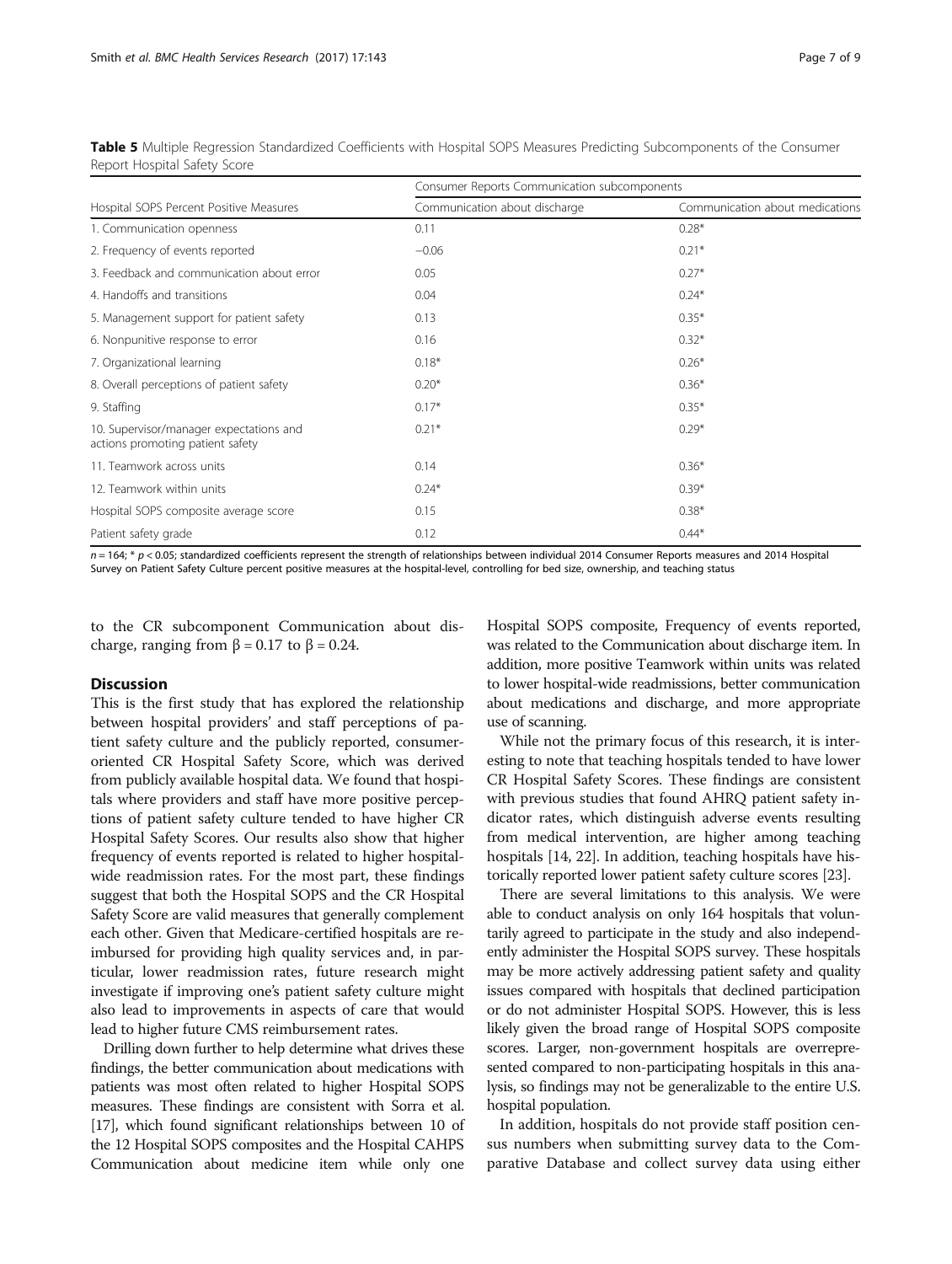<span id="page-7-0"></span>paper, online, or both modes. It is also unknown if hospitals equally targeted or incentivized staff to complete surveys. Therefore, submitted staff responses may not be representative of their respective hospitals.

A third limitation is that this study was cross-sectional, and we cannot directly measure any causal relationship between patient safety culture and the outcomes aggregated in the CR Safety Score. Since we hypothesized that patient safety culture would be related to hospital outcomes, ideally patient safety culture results would be collected preceding or concurrently with hospital outcomes data. However, a portion of the outcomes data used to calculate CR Safety Scores was collected up to two years earlier than the Hospital SOPS data; furthermore, a portion of the mortality component was collected up to four years prior to Hospital SOPS administration. This measurement "noise" could have affected our findings or lack thereof. However, the Hospital SOPS timeframe does coincide with the CR component measures that had the strongest relationships (i.e., Communication about medications and discharge and Hospital acquired infections).

Future analysis should more closely examine how nationally standardized outcome measures, as well as other CR ratings, relate to Hospital SOPS measures. In addition, research examining the relationships between patient safety ratings from other companies (e.g., Leapfrog, U.S News and World Report, and Healthgrades) and provider and staff perceptions of patient safety culture might help patients and hospital leaders further understand how these different measures of patient safety are related patient safety and quality [\[24\]](#page-8-0). Additional research on the relationships between medical students, patient safety culture, and preventable adverse events would be prudent.

## Conclusions

In conclusion, we have discovered relationships between AHRQ Hospital SOPS measures and the CR Safety Score and its components. We found statistically significant relationships showing that higher Hospital SOPS composite scores are associated with higher CR Hospital Safety Scores. Furthermore, our analysis of the CR Hospital Safety Score components suggests that the main driver of these relationships was the patient experience communication component collected by the CAHPS Hospital survey. This analysis may lay the groundwork for future research examining the relationships between hospital provider and staff perceptions of patient safety culture and publicly reported patient safety scores.

#### Abbreviations

AHA: American Hospital Association; AHRQ: The Agency for Healthcare Research and Quality; CAHPS: Consumer Assessment of Healthcare Providers and Systems (CAHPS®); CDC: The Centers for Disease Control; CMS: The Centers for Medicare and Medicaid; CR: Consumer Reports; SOPS: Surveys on Patient Safety Culture (SOPS<sup>IM</sup>)

## Acknowledgements

Not applicable.

#### Funding

This research was funded by the Agency for Healthcare Research and Quality: Contract # HHSA290201300003C.

#### Availability of data and materials

Hospitals agreed to release their data for this analysis with the stipulation that individual results would not be available to the public. Therefore, we are unable to make an analysis dataset available.

#### Authors' contributions

SS and NY conceived and designed the analysis. SS performed the analysis. SS and NY wrote the paper. JS revised critically the paper for important intellectual contents. All authors read and approved the final manuscript.

#### Competing interests

The authors declare that they have no competing interests.

#### Consent for publication

Not applicable.

#### Ethics approval and consent to participate

Not applicable. Hospitals included in this study voluntarily submitted respondent-level de-identified data to the Agency Healthcare Research & Quality Hospital (AHRQ) Survey on Patient Safety Culture Comparative Database. AHRQ reviewed the study design and allowed the authors of this study to reach out to hospitals to release their hospital-level data for this study. Subsequently, an official of each hospital included in this study signed a consent form allowing the use of their organization's data for this specific research. Consumer Reports reviewed the study design and provided a national database to link their data to the hospitals' patient safety culture data for analysis; however, they did not participate in the design of the study, analysis of the data, or the writing or editing of the manuscript. The 2011 American Hospital Association dataset was purchased for both commercial and research purposes.

#### Received: 16 June 2016 Accepted: 8 February 2017 Published online: 16 February 2017

#### References

- Institute of Medicine (IOM). In: Kohn LT, Corrigan JM, Donaldson MS, editors. To Err is human: building a safer health system. Washington, D.C: National Academy Press; 2000.
- 2. Consumer Reports Hospital Ratings. [http://www.consumerreports.org/](http://www.consumerreports.org/health/doctors-hospitals/hospital-ratings.htm) [health/doctors-hospitals/hospital-ratings.htm](http://www.consumerreports.org/health/doctors-hospitals/hospital-ratings.htm). Accessed 10 June 2016.
- 3. U.S. News Best Hospitals 2015–16. [http://health.usnews.com/best-hospitals/](http://health.usnews.com/best-hospitals/rankings) [rankings](http://health.usnews.com/best-hospitals/rankings). Accessed 10 June 2016.
- 4. Leapfrog Hospital Safety Score. [http://www.hospitalsafetyscore.org](http://www.hospitalsafetyscore.org/). Accessed 10 June 2016.
- 5. Austin JM, Jha AK, Romano PS, Singer SJ, Vogus TJ, Wachter RM, Provonost PJ. National hospital ratings systems share few common scores and may generate confusion instead of clarity. Health Aff. 2015;34(3):423–30.
- 6. Health Association of New York State. 2013. HANYS' Report on report cards: Understanding publicly reported hospital quality measures. [http://www.](http://www.hanys.org/quality/data/report_cards/2013/docs/2013_hanys_report_card_book.pdf) [hanys.org/quality/data/report\\_cards/2013/docs/2013\\_hanys\\_report\\_card\\_](http://www.hanys.org/quality/data/report_cards/2013/docs/2013_hanys_report_card_book.pdf) [book.pdf.](http://www.hanys.org/quality/data/report_cards/2013/docs/2013_hanys_report_card_book.pdf) Accessed 10 June 2016.
- 7. Sorra J, Dyer N. Multilevel psychometric properties of the AHRQ hospital survey on patient safety culture. BMC Health Ser Res. 2010;10:199.
- 8. Consumer Reports Announces New Senior Content Team. May 27, 2015. [http://www.prnewswire.com/news-releases/consumer-reports-announces](http://www.prnewswire.com/news-releases/consumer-reports-announces-new-senior-content-team-300089702.html)[new-senior-content-team-300089702.html](http://www.prnewswire.com/news-releases/consumer-reports-announces-new-senior-content-team-300089702.html). Accessed 10 June 2016.
- 9. Is your hospital really as safe as you think? Consumer Reports. March, 2014. [http://www.consumerreports.org/cro/2014/03/is-your-hospital-really-as-safe](http://www.consumerreports.org/cro/2014/03/is-your-hospital-really-as-safe-as-you-think/index.htm)[as-you-think/index.htm](http://www.consumerreports.org/cro/2014/03/is-your-hospital-really-as-safe-as-you-think/index.htm). Accessed 10 June 2016.
- 10. Consumer Reports: How safe is your hospital? KOMO News. July 28, 2015. [http://komonews.com/news/offbeat/consumer-reports-how-safe-is-your](http://komonews.com/news/offbeat/consumer-reports-how-safe-is-your-hospital)[hospital](http://komonews.com/news/offbeat/consumer-reports-how-safe-is-your-hospital). Accessed 10 June 2016.